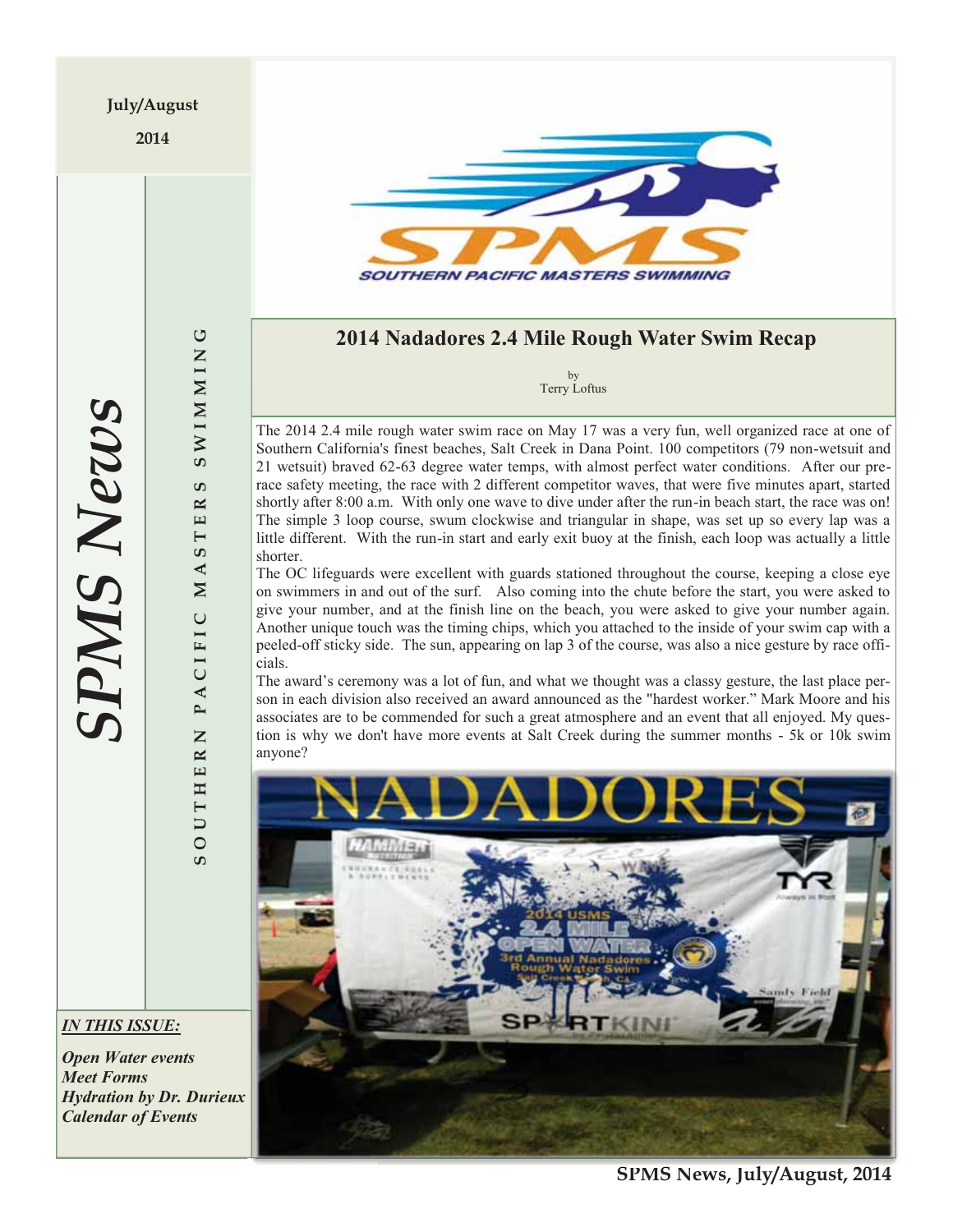## **Your Choice: Lake or Ocean Open Water Swim?**

by Sherry Brooks

Anticipating traffic congestion through L.A., I left the O.C. at 4:30 a.m. to ensure myself a good and early warm-up for the Inaugural SoCal Cup Open Water swim at Lake Castaic which is just north of Santa Clarita. It was Flag Day. With only one freeway detour en route, I arrived at sunrise just in time to see bright rays rising over the Sierra Pelona Mountains amidst a blanket of steam rising off the lake - a good sign, warm and fresh water. Perfect conditions for a pleasant Saturday swim. SPMS open water swims are typically ocean swims, so this was a nice change. Knowing that the conditions would remain fairly consistent throughout the swim made for a relaxing morning. When I finally put my toes in the water while watching the day break, it felt eerily familiar. Like last year's open water swim at Lake Mead, I was excited to swim!





Our event hosts, at the SoCal Cup at Castaic, put on two masters swims this year, a one-mile sprint, and a two-mile swim. The option was available to participate in both swims. About 60 swimmers participated overall in the masters divisions. Water temp was a warm 75 degrees!

The races were extremely organized along with very affable volunteers and lifeguards both on land and throughout the course. The one-mile swim took place on time at 8:30 a.m. with a well- marked course, flat water conditions, and no wind.

By the time the 10:00 a.m. two-mile race rolled around, the wind had picked up a bit, so there was some light chop at the end of the race. I was very impressed by the volunteer paddlers and race officials on the water for both races as they rotated observing swimmers during each event. Our USMS swims were sandwiched on Saturday in the middle of the 2014 USA Swimming Open Water 5K and 10K National Championship races. We started on land and ended the races in the water with a touch-pad finish. Cont. on next page.

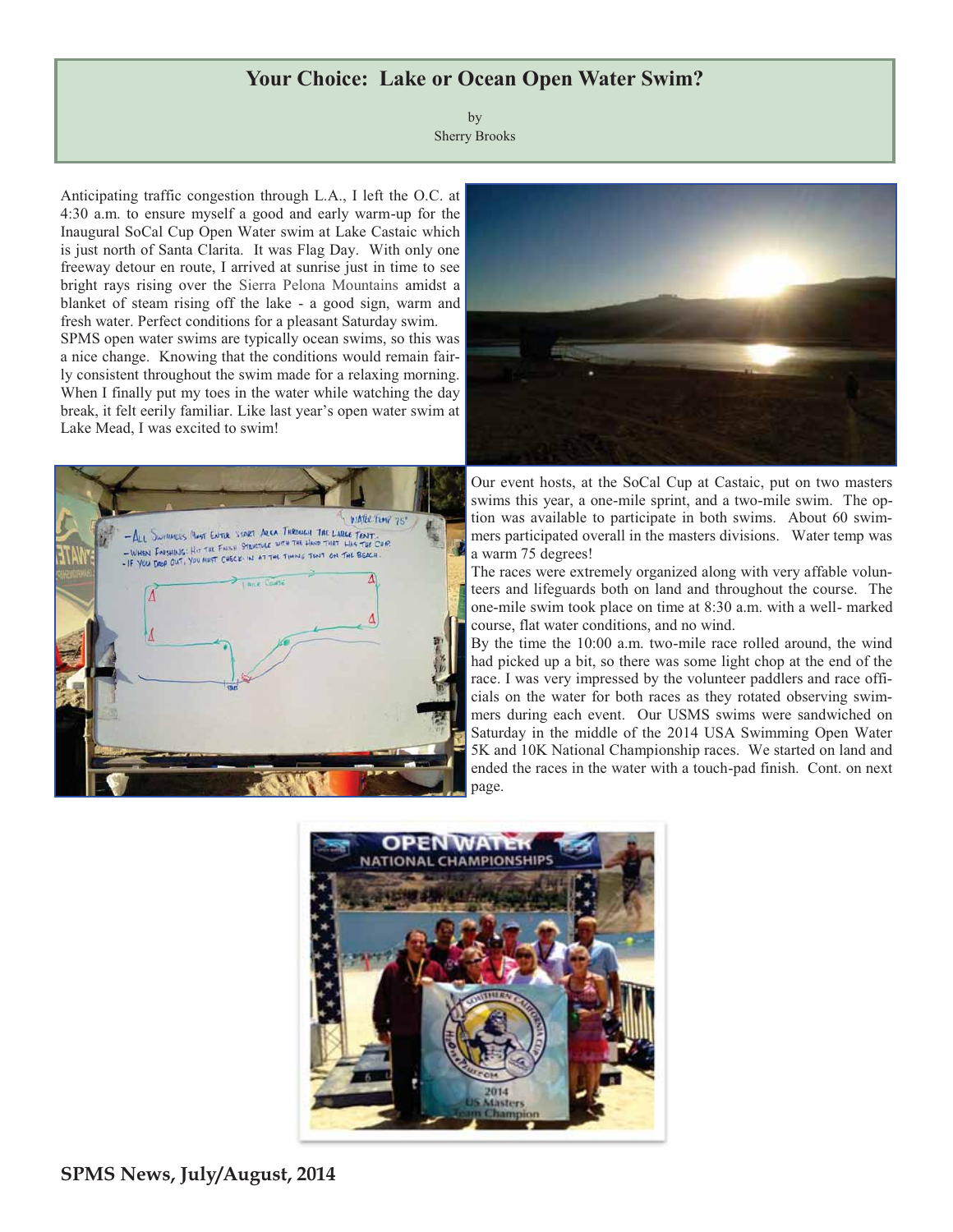# **Your Choice: Lake or Ocean Open Water Swim?**

Just south of us, in Seal Beach, over 60 Masters swimmers participated in the

45<sup>th</sup> Annual Seal Beach one and three-mile rough water swims. Conditions were good, with relatively warm water.

Nova Masters had good representation with swimmers Steve West, Bill Willits, Mitch Atkinson, Bernie Zeruhn, and Rex Lyon.

It was a great weekend for open water swimming. We started out the season in May with the 3rd Annual Nadadores 2.4 Mile Rough Water Swim at Salt Creek Beach in Dana Point. Over 100 Masters swimmers participated. On Saturday, July  $12<sup>th</sup>$ , we expect a big turnout for the  $40<sup>th</sup>$  Annual Balboa Pier-to-Pier 2-mile swim. On July 13<sup>th</sup> the Semana Nautica 6-mile swim will take place at Goleta Beach in Santa Barbara. In August we will have the Don Burns Corona del Mar one-mile open water swim which is a great treat for novice or new open water swimmers The water is typically very warm and flat. Please check the SPMS calendar for registration and updates for a full schedule of upcoming events.



# **Join your Teammates and be a Part of the SPMS Open Water Series**

All SPMS sanctioned races are part of the SPMS Open Water Series. To be eligible to score points for the series, a swimmer must be registered with SPMS prior to the start of the swim to score any points for that swim. To qualify for an award, a swimmer must swim at least three sanctioned races. The top five races of each swimmer will be tallied. The top three point winners in each age group (if they have participated in no less than three swims) will receive an award.

A high point award will be given to the top male swimmer and the top female swimmer overall. The top five races of each swimmer will be tallied to reach high point. In case of a tie, additional races will be added until the tie is broken. If both swimmers have won every race in their respective age groups (they have swum every race offered), a tie will be declared.

The 2014 SPMS sanctioned races are listed below. Only SPMS sanctioned races count toward points.

**Salt Creek Rough Water Swim, 2.4 mile Seal Beach Rough Water Swims, 1 mile and 3 mile Inaugural SoCal Cup - Castaic Lake (lower lake) Open Water Swims Balboa to Newport Pier-to-Pier, 2 mile Semana Nautica Open Water Swim, 6 mile Don Burns Open Water Swim, 1 mile** 

For more detailed information regarding the SPMS Open Water Series, go to our website at: http://www.spmasterswim.org/w/SPMS/open-water-series and/or contact me, the Open Water Chair, Sherry Brooks, at Open-Water@SPMasterSwim.org.

**See you in the water!** 

Sherry Brooks SPMS Open Water Chair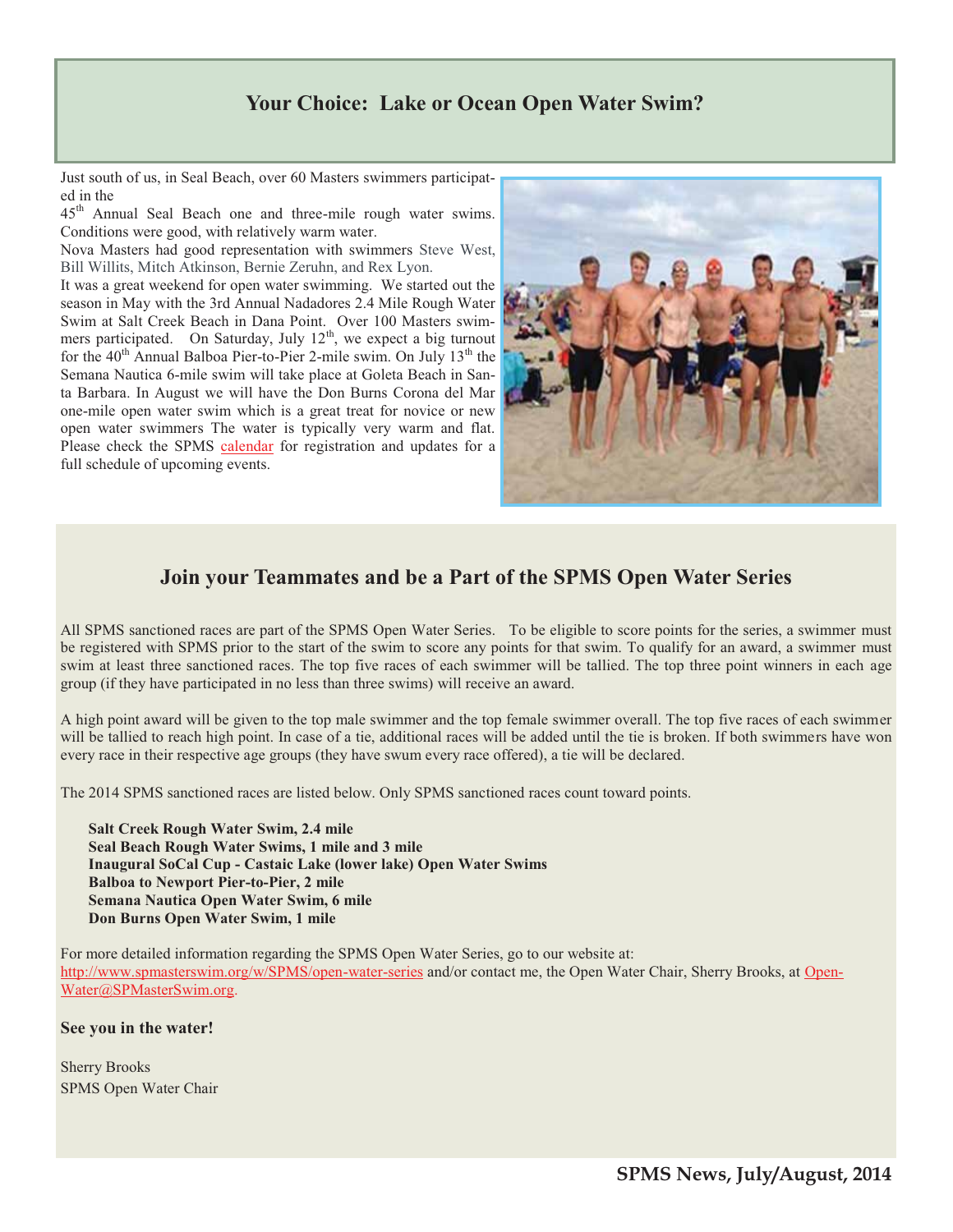# **Newport Pier-2-Pier 2-Mile Ocean Swim** Saturday, July 12, 2014

10:00 a.m. at the Balboa Pier, Newport Beach

Application: Download forms at www.newportoceanswims.com

# Check-In: **9:00 a.m. at Lifeguard Tower "M", next to the Balboa Pier.**

Call (949)640-5350 or e-mail: nadineturner3@cox.net for details.

- Course: Starting on the sand next to the Balboa Pier, swim to a buoy offshore and round right shoulder up coast to a buoy next to the Newport Pier. Round the buoy right shoulder at the Newport Pier and swim to the finish onshore. This swim is approximately 2 miles, i.e., **3,500 yards with no walls to hold or bottom to stand on!**
- **Entry Fee:** Entry with T-shirt (Checks made to NBOLA) \$40.00 \$65 Combined entry for both swims Additional Souvenir T-shirt  $$10.00$   $1<sup>st</sup>$ , 2nd, and 3<sup>rd</sup> Place Awards presented Parking at the Balboa Pier or the Newport Pier  $$ 1.50/hour$

Paddlers: It is ALWAYS recommended that swimmers wear a bright cap and be accompanied by a safety paddler!

Directions: Take the 55 Freeway south to Costa Mesa where it turns into Newport Blvd. Follow Newport Blvd to Newport Beach, through all of the numbered streets. Turn right at the Palm St light. Park in the municipal parking lot and meet at Lifeguard Tower M, just to the right of the Balboa Pier.

# **Corona Del Mar-Don Burns 1-Mile Ocean Swim** Saturday August 23, 2014

10:00 a.m. at Big Corona Beach in Corona del Mar

## Check-In: **9:00 a.m. at Lifeguard Tower #3 – closest lifeguard tower to the jetty.**

 $(**$ The CDM Swim will be canceled, with full refund, if Lifeguard Operations is privatized\*\*) Call (949)640-5350 or e-mail nadineturner3@cox.net for details.

Course: Starting from the sand next to the Corona del Mar jetty. Swim to buoy 300 yards offshore and then down coast, past spectacular cliff side homes and beautiful rocky coastline, to the secluded cove of Little Corona. Round buoys on your left shoulder, return up coast along the swim lines to the first buoy, and swim to a finish onshore where you began, at Lifeguard Tower #3. **(1,760 yards with no walls or bottom to stand on!\*\*)**

| <b>Entry Fee:</b> Entry with T-shirt (Checks made to NBOLA) | \$40.00 | \$65Combined entry for both swims                                    |
|-------------------------------------------------------------|---------|----------------------------------------------------------------------|
| Additional Souvenir T-shirt                                 | \$10.00 | $1st$ , 2 <sup>nd</sup> , and 3 <sup>rd</sup> Place Awards presented |
| Parking charge at Big Corona beach lot                      | \$15.00 | Parking on top of the hill $-$ FREE!                                 |

Paddlers: It is always recommended that swimmers wear a bright cap and be accompanied by a safety paddler!

**Directions:** Take the San Joaquin (73) Tollway or 405 Freeway to MacArthur Blvd towards the ocean. Turn left (south) onto Pacific Coast Highway and follow the alphabetically ordered streets to Marguerite Ave. (Coffee shops are on your right at Goldenrod.) Turn right onto Marguerite and right onto Ocean Blvd. Take the large driveway on the left down to the city parking lot (\$15.00) on the beach.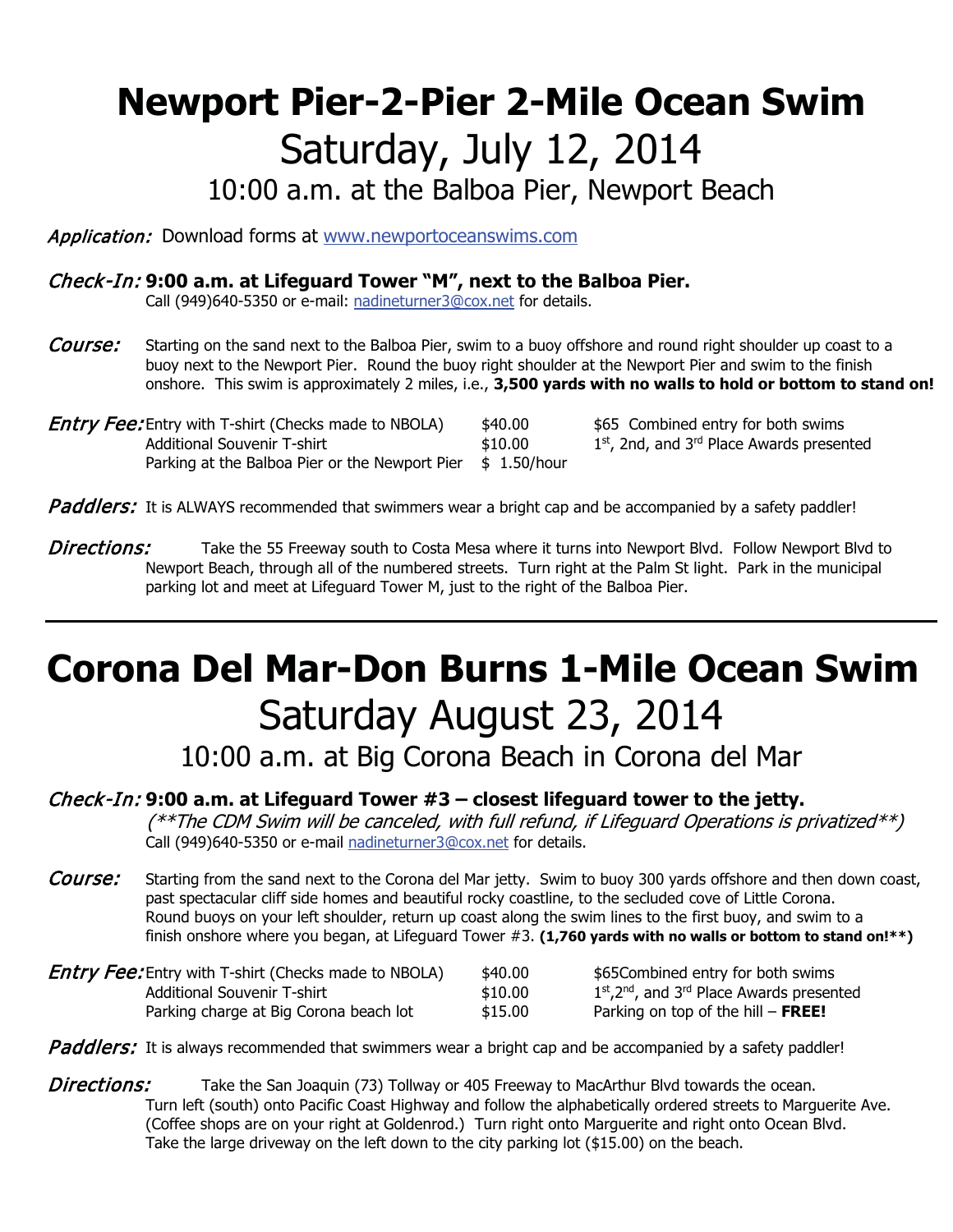# **2014 Newport Pier-2-Pier and CDM-Don Burns 1-Mile Swim**

I am registering for: Both Ocean Swims \_\_\_\_\_\_ Newport Pier Swim \_\_\_\_\_ Don Burns Swim \_\_\_\_ (\$65 Combined for both swims) OR (\$40 Individual Entry for each swim) **\_\_\_\_\_\_**Male or \_\_\_\_\_\_Female Name\_\_\_\_\_\_\_\_\_\_\_\_\_\_\_\_\_\_\_\_\_\_\_\_\_\_\_\_\_\_\_\_\_\_\_\_\_\_\_\_\_\_\_\_\_\_\_ \_\_\_\_Seniors 19 - 24 years \_\_\_\_Masters 40 – 44 years \_\_\_\_Veteran 60 – 64 years  $\_\_\_\$ Seniors 25 – 29 years  $\_\_\_\_\$ Masters 45 – 49 years  $\_\_\_\_\$ Veteran 65 – 69 years Masters 30 – 34 years  $\frac{1}{2}$  Masters 50 – 54 years  $\frac{1}{2}$  Super Veteran 70 – 74 years \_\_\_\_Masters 35 – 39 years \_\_\_\_Masters 55 – 59 years \_\_\_\_Super Veteran 75 years plus All Men's Wetsuit Division and All Women's Wetsuit Division **Langel All Newport Lifeguard Division** Email address (print clearly) \_\_\_\_\_\_\_\_\_\_\_\_\_\_\_\_\_\_\_\_\_\_\_\_\_\_\_\_\_\_\_\_\_\_\_\_\_\_\_\_\_\_\_\_\_\_\_\_\_\_\_\_\_\_\_\_\_\_\_\_\_\_\_\_\_\_\_ Cell Phone # ( )\_\_\_\_\_\_\_\_\_\_\_\_\_\_\_\_\_\_\_\_\_\_\_\_\_\_\_ Age\_\_\_\_\_\_\_\_\_ Birth date \_\_\_\_\_\_\_\_\_\_\_\_\_\_\_\_ Circle T-Shirt Size: S M L XL XXL USMS Registration # Team Affiliation

Send Entry: N.B.O.L.A. c/o Nadine Turner, 1 Giverny, Newport Coast, CA 92657-1007

**\*Wetsuits/Neoprene Caps must enter in a Wetsuit Division\***

It is recommended that swimmers wear bright caps and be accompanied by a safety paddler.

# **\*2014 U.S. MASTERS SWIM REGISTRATION MANDATORY TO PARTICIPATE\***

Rules: U.S. MASTERS SWIMMING RULES GOVERN THIS EVENT Sanctioned: By Southern Pacific Masters for USMS, Inc. Sanction #330-W005 P2P & Sanction #330-W006 DBurns

# **LIABILITY WAIVER FOR THE 2014 NEWPORT PIER-2-PIER & DON BURNS 1-MILE SWIM**

"I, the undersigned participant, intending to be legally bound, hereby certify that I am physically fit and have not been otherwise informed by a physician. I acknowledge that I am aware of all the risks inherent in Masters swimming (training and competition), including possible permanent disability or death, and agree to assume all of those risks. **AS A CONDITION OF MY PARTICIPATION IN THE MASTERS SWIMMING PROGRAM OR ANY ACTIVITIES INCIDENT THERETO, I HEREBY WAIVE ANY AND ALL RIGHTS TO CLAIMS FOR LOSS OR DAMAGES, INCLUDING ALL CLAIMS FOR LOSS OR DAMAGES CAUSED BY THE NEGLIGENCE, ACTIVE OR PASSIVE, OF THE FOLLOWING: UNITED STATES MASTERS SWIMMING INC., THE LOCAL MASTERS SWIMMING COMMITTEES, THE CITY OF NEWPORT BEACH AND THE NEWPORT BEACH OCEAN LIFESAVING ASSOCIATION, HOST FACILITIES, MEET SPONSORS, MEET COMMITTEES OR ANY INDIVIDUALS OFFICIATING AT THE MEETS OR SUPERVISING SUCH ACTIVITIES.** In addition, I agree to abide by and be governed by the rules of USMS. Finally, I specifically acknowledge that I am aware of all the risks inherent in open water swimming and agree to assume those risks. (rule book article 203.1)

Signed (Applicant) \_\_\_\_\_\_\_\_\_\_\_\_\_\_\_\_\_\_\_\_\_\_\_\_\_\_\_\_\_\_\_\_\_\_\_\_\_\_\_\_\_\_\_\_ Date\_\_\_\_\_\_\_\_\_\_\_\_\_\_\_\_\_\_\_\_\_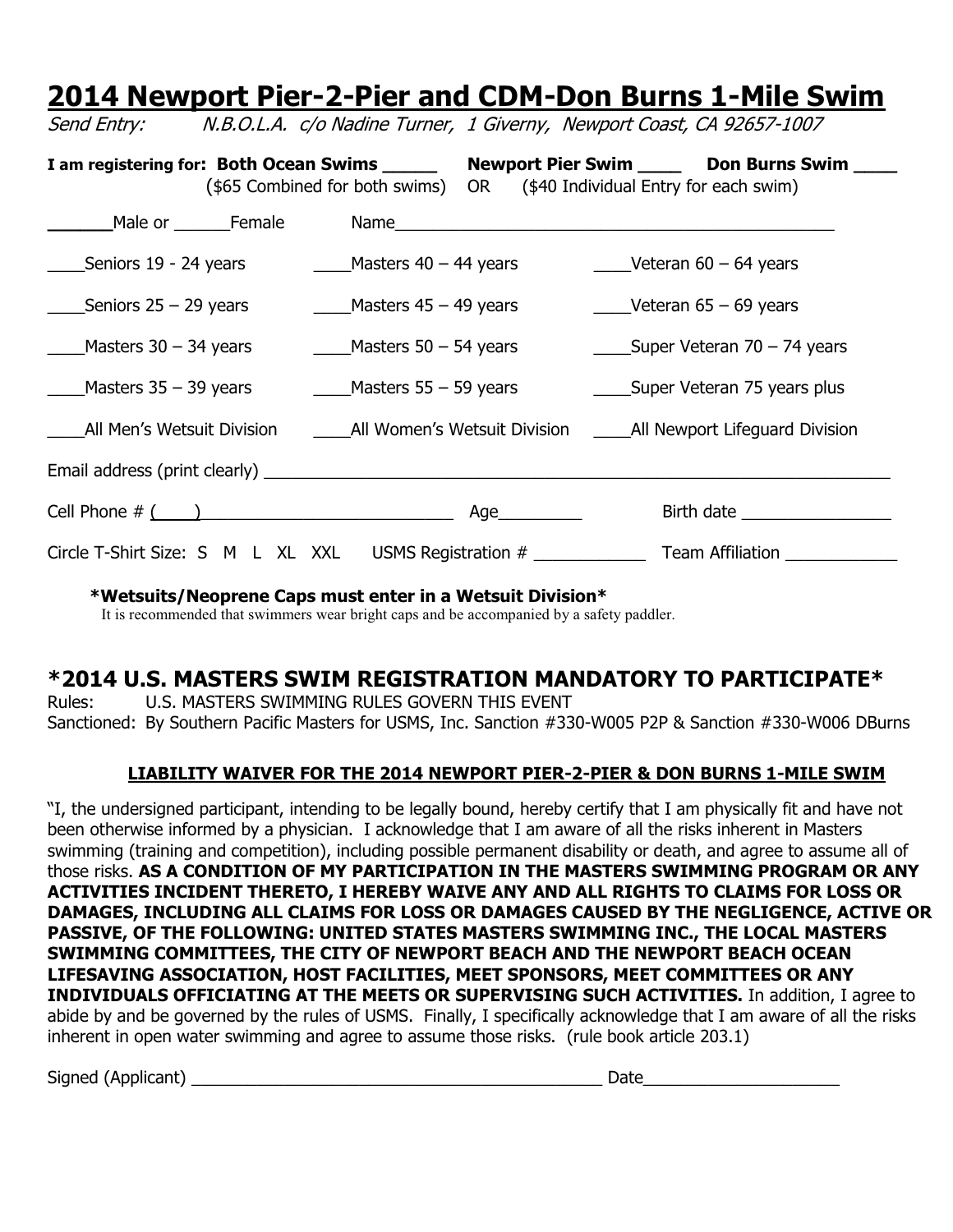# **Santa Barbara Semana Nautica Sports Festival**

# **6 mile ocean swim**

# **Sunday, July 13, 2014**

Sanction by Southern Pacific Masters Swimming for USMS, Inc. Sanction #334-W006

- **COURSE:** Goleta Beach to Arroyo Burro Beach **FOR EXPERIENCED SWIMMERS ONLY** Start on the west side of Goleta pier. Swim to the end of the pier, turn east, and swim down coast ~6 miles to a buoy off of Arroyo Burro beach. Round buoy and swim to shore.
- **TIME:** Race starts at 9:00am. Check in starts at 7:30am. Mandatory safety meeting at 8:40am.
- **RULES**: USMS Open Water Swimming Rules govern. All swimmers must have 2014 USMS number. \*\*Participants must provide a paddler and board/kayak to accompany them in the ocean swim\*\* NO EXCEPTIONS
- **ENTRY** \$75.00 **NO BEACH ENTRIES**. All entries must be postmarked by Wednesday, July 3, 2014 **FEE:** Food and beverages provided at the finish. Custom shirts and towels available for purchase.
- **AWARDS:** Places 1<sup>st</sup>- 5<sup>th</sup>, men & women Hand crafted, custom awards Awards ceremony immediately after the last swimmer finishes.
- **OTHER:** Water temperature varies from 58° to 65° in June and July. There is no charge for parking at either Goleta County Beach Park or Arroyo Burro Beach. Course and distance to be altered subject to conditions at time of race.

\*\*"As in the tradition of open water swimming, the use of wet-suits or other non-porous attire, kickboards, gold chains, booties, paddles, swim buoys, body suits, triathlon suits, fins, gloves, or other wimpy contraband will not be allowed. No exceptions!!"\*\* --quoted from an old school swimmer in the 80's

**QUESTIONS:** Race Director: Jane Cairns (805) 886-8123 email: janeswims@gmail.com

#### **COURSE MAP**



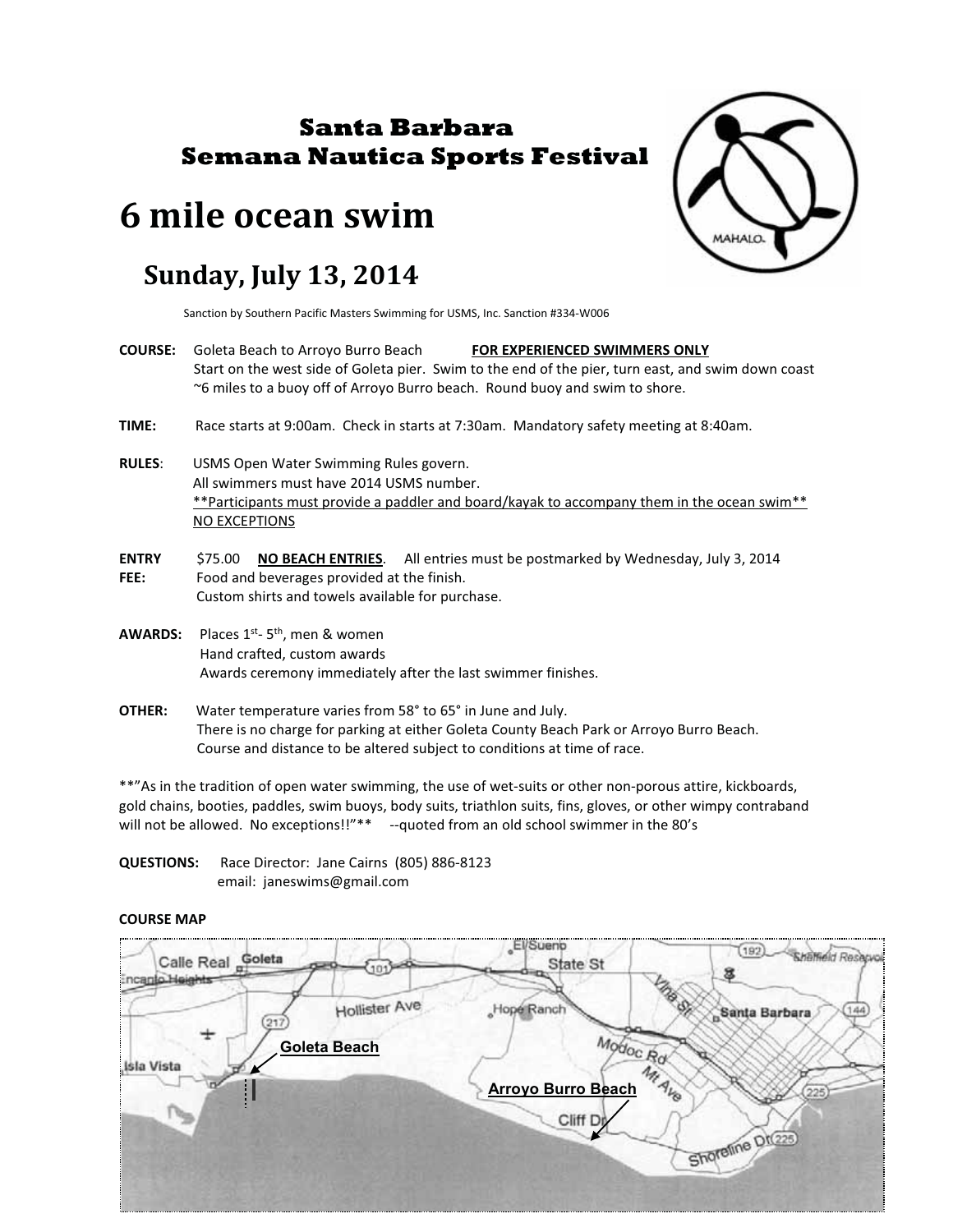### **Santa Barbara Masters Reg Richardson Memorial LCM Swim Meet Saturday July 12, 2014**

#### **Sanction by Southern Pacific Masters Swimming for USMS, Inc. Sanction # 334-S038**

**Facility:** Los Banos Del Mar Pool, 401 Shoreline Drive, Santa Barbara, CA 93109. The length of the competition course without a bulkhead is in compliance and on file with USMS in accordance with articles 105.1.7 and 107.2.1.

**Directions: From the 101 Freeway going North,** exit at Cabrillo Blvd. (Off ramp on the left) Turn toward the ocean and drive west along the beach. Cabrillo Blvd becomes Shoreline Dr. at Castillo St. The pool is on the left. Just past the pool is the entrance to the Harbor parking lot.

**From the 101 Freeway going South,** exit at Castillo St. Turn right onto Castillo St. Castillo St ends at Shoreline Dr. and the pool is straight ahead. Turn right on Shoreline and Harbor parking will be on your left. (There is a parking fee at the lot)

**Rules:** USMS rules will govern. Current SPMS meet procedures will be enforced and take precedence over any errors or omissions on this entry form. Age on December 31, 2014 determines age group for the meet. You must be at least 18 to compete. Swimmers are limited to entering a total of 5 individual events.

**Entries:** Pre-entry postmarked deadline is Wednesday July 2. On deck registration is permitted. Online registration will be available. Deck entries will close at 8:45 a.m. for all events.

**Entry Fees:** There is a \$25.00 flat fee per swimmer. For relay-only swimmers the fee is \$5.00 Deck entries or online entries after July 2, 2014 are allowed for \$35.00 flat fee.

**Seeding:** All events will be deck seeded slowest to fastest, by entered time, ages and sexes combined. Check–in is not required in order to be deck seeded

**Relays:** The 400 m Freestyle relay will be deck-entered. Relay fees are \$5.00 per relay due upon entry. All relays must be submitted on SPMS relay forms that will be available at the meet. For each relay swimmer who is not entered in individual events, a signed release must be submitted with the relay entry.

**Awards:** Individual: SPMS ribbons for places 1-3, Relay: SPMS ribbons for first place.

**Checks payable to:** Santa Barbara Swim Club

Mail consolidated entry card, a copy of your 2014 USMS card, and check to Santa Barbara Swim Club, c/o Bev Pierson, 935 Calle Collado, Thousand Oaks, Ca 91360

**Questions:** Santa Barbara Swim Club Office (806) 966-9757, swimoffice@sbswim.net

#### **Saturday, July 12, 2014 Warm-Up at 8:30 a.m. Meet starts at 9:30 a.m.**

1. 100 m Freestyle

- 2. 100 m Breaststroke
- 3. 200 m Individual Medley
- 4. 50 m Freestyle
- 5. 200 m Butterfly
- 6. 50 m Breaststroke
- 7. 100 m Backstroke
- 8. 200 m Freestyle
- 9. 100 m Butterfly 10. 50 m Backstroke
- 11. 200 m Breaststroke
- 12. 50 m Butterfly
- 13. 200 m Backstroke
- 14. 400 m Relay (Medley or Freestyle; men, women, mixed)

**Gold Wave Masters "Say Goodbye to Summer" SCY Swim Meet Sunday, September 21, 2014** 

**Sanction by Southern Pacific Masters Swimming for USMS, Inc. Sanction # 334-S037** 

**Facility:** Garces Memorial High School pool, 2800 Loma Linda Drive, Bakersfield, CA 93305

**Directions:** *From the north or south,* take I-99 to Hwy 178 East. Travel through downtown, exit at Union Ave. Turn north. Proceed approximately two miles north. Turn right on Columbus St., left on Loma Linda, left on Monte Vista. Turn left into the Garces High School parking lot. The pool is straight ahead.

**Rules:** United States Masters Swimming rules will govern. Current SPMS meet procedures will be enforced and take precedence over any errors or omissions on this form. The meet referee will be in charge of the meet. Any questions regarding the conduct of the meet should be directed to the meet referee. All events are timed finals. Age on September 21st determines age group for competition. You must be at least 18 years of age to compete.

**Entries:** The pre-entry postmark deadline is Saturday, September 13, 2014. Deck entries will close at 8:30 am for 500 yd. Freestyle and 400 yd. IM; at 10:00 am for all other events.

**Entry fees:** There is a \$25.00 flat fee per swimmer. For swimmers in relays only, the fee is \$5.00. Deck entries or online entries after September 13th are allowed for \$30.00 flat fee.

**Seeding:** All events will be deck seeded slowest to fastest, by entered time, with ages and genders combined. Check-in is not required in order to be deck seeded, except swimmers *must* check in to swim the 500 yd. Freestyle and 400 yd. IM.

**Relays:** All relays will be deck entered. Relay fees are \$5.00 per relay, due upon entry. All relays must be submitted on SPMA relay forms, which will be available at the meet. For each relay swimmer not entered in individual events, a signed release must be submitted with the relay entry. Relays of unattached or mixed-team swimmers will be deck-seeded for those who desire to compete for the unofficial fun of it!

**Awards:** Individual: SPMS ribbons for places 1-3. Relay: SPMS ribbons for first place.

**Checks payable to:** The Gold Wave

Mail consolidated entry card, a copy of your 2014 USMS card, and check to The Gold Wave, c/o Dorothy Brelih, 10601 Hinderhill Drive, Bakersfield, CA 93312.

**Questions:** Meet Director, Dorothy Brelih, dotswims@gmail.com

| Sunday, September 21, 2014                        |
|---------------------------------------------------|
| Warm-up at 8:00 a.m.                              |
| 500 yd. Freestyle starts at 9:00 a.m.             |
| 1.500 yd. Freestyle                               |
| 2.400 yd. Individual Medley                       |
| <b>Additional Warm-up after 500 vd. Freestyle</b> |
| Event $#3$ starts at $10:30$ a.m.                 |
| 3. 200 yd. Individual Medley                      |
| 4. 200 yd. Freestyle Relay (Men, Women, Mixed)    |
| 5.50 yd. Backstroke                               |
| 6. 200 yd. Breaststroke                           |
| 7. 100 yd. Butterfly                              |
| 8. 200 yd. Freestyle                              |
| 9. 100 yd. Backstroke                             |
| 10.50 yd. Freestyle                               |
| 11. 200 yd. Butterfly                             |
| 12. 100 yd. Breaststroke                          |
| 13. 100 yd. Freestyle                             |
| 14. 50 yd. Butterfly                              |
| 15.50 yd. Breaststroke                            |
| 16. 200 yd. Backstroke                            |
| 17. 100 yd. Individual Medley                     |
| 18. 200 Medley Relay (Men, Women, Mixed)          |
|                                                   |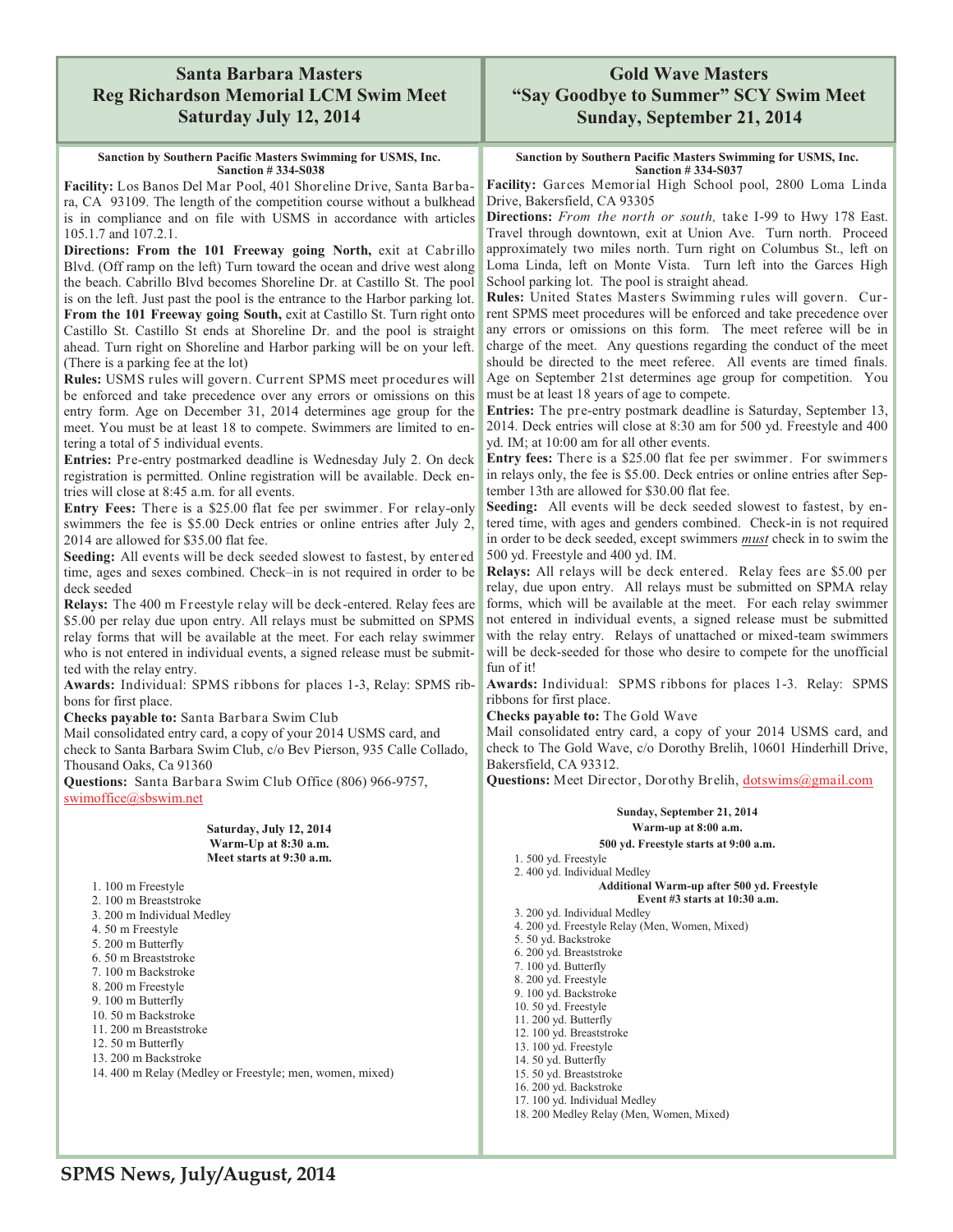

### **2014 SW Zone and SPMS Regional Long Course Summer Championships August 22-24, 2014**



**Sanction by Southern Pacific Masters Swimming for USMS, Inc. Sanction Number: 334-S040**

**Facility:** Marguerite Aquatic Complex, 27474 Casta Del Sol, Mission Viejo, CA 92692

**Directions:** Take I-5 Freeway to the La Paz exit. Turn east on La Paz, left on Marguerite, and right on Casta Del Sol. Turn right at the first driveway. The swim parking lot is behind the tennis courts on the right with the exit being at the upper lot. Do not park in the tennis lot on Marguerite. Street parking is available between marked and posted signs.

**Rules:** USMS rules will govern. Current SPMS meet procedures will be enforced and take precedence over any errors or omissions on this entry form. All events are timed final. Swimmers are limited to a total of 7 individual events for the entire meet, not including relays but not more than 5 per day. Age on December 31st, 2014 determines the age group of the swimmer for the entire meet. **Warm-up:** USMS warm-up policies will be enforced by USA Swimming Officials. There will be **NO DIVING** into the pools any time except into the designated sprint lane(s). **Warm-up rules will be announced and posted.** Warm-up in the competition pool will be available for one hour prior to the start of each session.

**Entries: Online registration is encouraged.** Online entries completed by 11:59 p.m. on Friday, August 15, 2014 are a flat \$45.00 entry fee. Online entries completed August 15 through 11:59 p.m. on Monday, August 18 are a flat \$60.00 entry fee. **Paper/mailed entries** that are postmarked on or before Monday, August 11, 2014 are a flat \$45.00 entry fee. No paper/mailed entries will be accepted if postmarked after Monday, August, 11, 2014.

**Relays**: A swimmer may swim only once in each relay event (400 and 800 Freestyle Relay, and 400 Medley Relay). Relay fees (\$10.00) are payable at the time relays are entered, either by cash or by check (payable to MVN). All relays must be submitted on an SPMS relay form. (Incomplete, incorrect, or illegible relay forms will be rejected.) A USMS-registered swimmer may enter the meet to swim only relays **before the start of the meet** (event 1), by paying the \$10.00 relay-only entry fee, and by signing the meet entry form. Check-in deadlines for relays will be announced at the meet.

**Seeding:** All events will be seeded and swum slowest to fastest. Men and women will be seeded together for the 400, 800, and 1500 m Freestyle and also the 400 m Individual Medley, based on entry time. Men and women will swim separately for all other individual events. Scoring will be by gender and age group. The 1500 m Freestyle **may be limited** to the first 60 entries at the discretion of the meet director. Swimmers may enter both the 800 and 1500 m Freestyle.

**Timing:** Electronic timing will be used and two timers per lane will be provided. Clubs are requested to assist with timing when possible.

**Check-in: Positive check-in is required for all events**. Check-in closes at 8:00 a.m. on Saturday for the 400 m Freestyle, and at 8:00 a.m. on Sunday for the 800 m Freestyle. Check-in for all other events will close one hour prior to the anticipated start of the event. **Awards:** Individual: SPMS Medals for places 1 to 3, and SPMS Ribbons for places 4 to 6 for each age group and gender. Relays: SPMS medals for 1st place, SPMS Ribbons for 2nd and 3rd places. There will be special awards for high point male and female swimmer in each age group, based on points from individual events. Awards to the top eight teams, based on combined scoring for men and women, individual events plus relays.

**Checks payable to:** Mission Viejo Nadadores

Mail consolidated entry card, a copy of your 2014 USMS card, and check to: Mark Moore, 33055 Dolphin Ct, San Juan Capistrano, CA 92675

To register online, go to www.spmasterswim.org and click on 2014 SW Zone/SPMS Summer Championships.

**Questions** Meet Director, Mark Moore, (949) 489-1847, m.w.moore@cox.net

**Snack Bar:** A complete hot and cold snack bar will be available.

**EVENT SCHEDULE**

(Women's / Men's)

**Friday, August 22, 2014 Warm-up starts at 12:00 noon Meet starts at 1:00 p.m.** (1 / 2) Mixed 1500 m Freestyle (3 / 4) Mixed 400 m Individual Medley (5) 400 m Freestyle Relay (Women, Men, Mixed) **Saturday, August 23, 2014 Warm-up starts at 7:30 a.m. Meet starts at 9:00 a.m.**  $(6/7)$  Mixed 400 m Freestyle (8 / 9) 200 m Butterfly (10) 800 m Freestyle Relay (Women, Men, Mixed) (11/12) 50 m Freestyle (13/14) 200 m Breaststroke (15) Mixed 200 m Freestyle Relay (16/17) 100 m Backstroke (18/19) 50 m Butterfly

(20) Mixed 200 m Medley Relay (21/22) 100 m Breaststroke (23/24) 200 m Freestyle **Sunday, August 24, 2014 Warm-up starts at7:30 a.m. Meet starts at 9:00 a.m.** (25/26) Mixed 800 m Freestyle (27/28) 200 m Individual Medley (29) 400 m Medley Relay (Women, Men, Mixed) (30/31) 100 m Freestyle (32/33) 50 m Backstroke (34) 200 m Freestyle Relay (Women, Men) (35/36) 100 m Butterfly (37/38) 50 m Breaststroke (39) 200 m Medley Relay (Women, Men) (40/41) 200 m Backstroke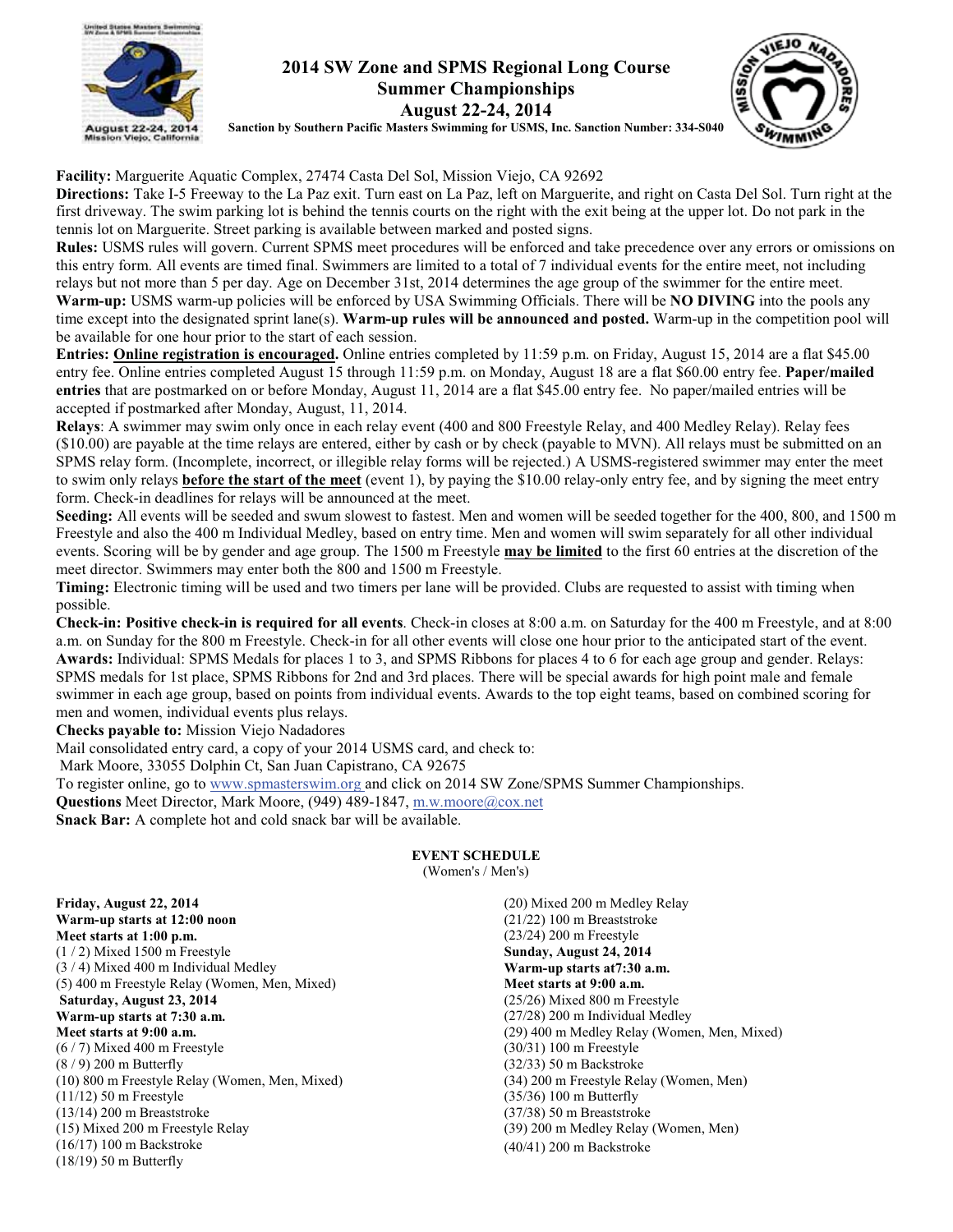## Hydrate 2 Often? Never!

At the request of some of you, we are going to address the issue of hydration. Here is a list of some of the things your body uses water for: a medium for transporting nutrients from gut to cells and vice versa, a buffering system, enzyme booster, co-factor, acid / basic contributor, a nutrient carrier, waste system, diffuser, hormone, supple skin helper, etc., etc. and etc. Did you know water was important? So important that you are made up of 70% water; I like to think that I am made up of a little more being a swimmer.

Hydration can come in many forms; from actual water, fruits and vegetables, and even some meats and nuts. In the past many have misunderstood that 8 oz. of water was healthy. It should be clearly understood that 8 oz. is a minimum for life. That in order to just function properly you should have 8 oz. of water every day. BUT to truly experience life at its fullest, your number for the amount of water you should drink is half of your own body weight. I weigh in at 173 lbs.; that means that I should be drinking about 86 oz. of water per day normally. Athletes would obviously need more water than this depending on loss during activity. Most water bottles range from 15 to 18 oz. of water (not that I advocate drinking bottled water). That means I should be consuming 5-6 of those each day! Swimmers ask me all the time, but I am in water, why do I need to hydrate? There are two factors here that many swimmers may not have thought about: 1. You sweat in water swimming just like you do running, you just don't feel it as much because you are in water; 2. Most water you swim in is nutrient deficient and that water will pull (by osmosis) water and nutrients right out of you. Ever feel really dry when getting out of the pool….yeah, you just lost a lot more water that you thought, it's not just the chlorine making you feel dry.

One of the best ways to store and maintain hydration levels is to use electrolytes. A simple electrolyte is a substance that carries a charge on it; they are like little tiny water magnets. A cheap electrolyte consumable, which I do not entirely agree with, are sports drinks. Although I have mixed feelings about sports drinks, that does not disqualify them from being electrolyte rich. Do your homework first and choose wisely because sport drinks are not created equal. Coconut milk, oranges, raw honey, fruits and veggies all are natural sources of electrolytes.

Alkaline water is a big deal these days and for good reason. What is alkaline water? Alkaline water is water that carries a pH higher than 7. Alkaline water not only acts as a great electrolyte but also can alkalize your system, act as an anti-inflammatory and anti-oxidant. This is good for deterring disease and sickness on top of having great water. You can buy alkaline water in some stores, or there are some devices you can get that sit right on your counter and create yummy alkaline water from your tap. Some alkaline devices can even decrease the water size and make the water up to 100 times more absorbable. I will not advocate any businesses but here is a look at what these devices look like http://www.enagic.com/technology\_products.php#p=sd501.

The last thing I get asked a lot about is whether I should be drinking while training. Answer: YES! You are losing water and electrolytes during that training and you should get used to replacing them during activity. "But I am a distance swimmer and I don't want to get used to drinking water when I swim long distances." Right, so swim the distance or time you want to and then drink some water to replenish your system. For example, if I was swimming a half iron-man, I would swim for about 35-40 minutes, and then rehydrate. Either way, use water during training to best benefit you! Final Answer: Yes, hydrate during training!

Well, that is all the time we have for today, as always keep swimming and we'll see you on deck!

Dr. Kyle Durieux, B.Sc., D.c. "Expect Miracles" Cell: (435) 574-9993 Office: (435) 688-0444 Email: doctor@simplyhealthchiropractic.com Web: simplyhealthchiropractic.com